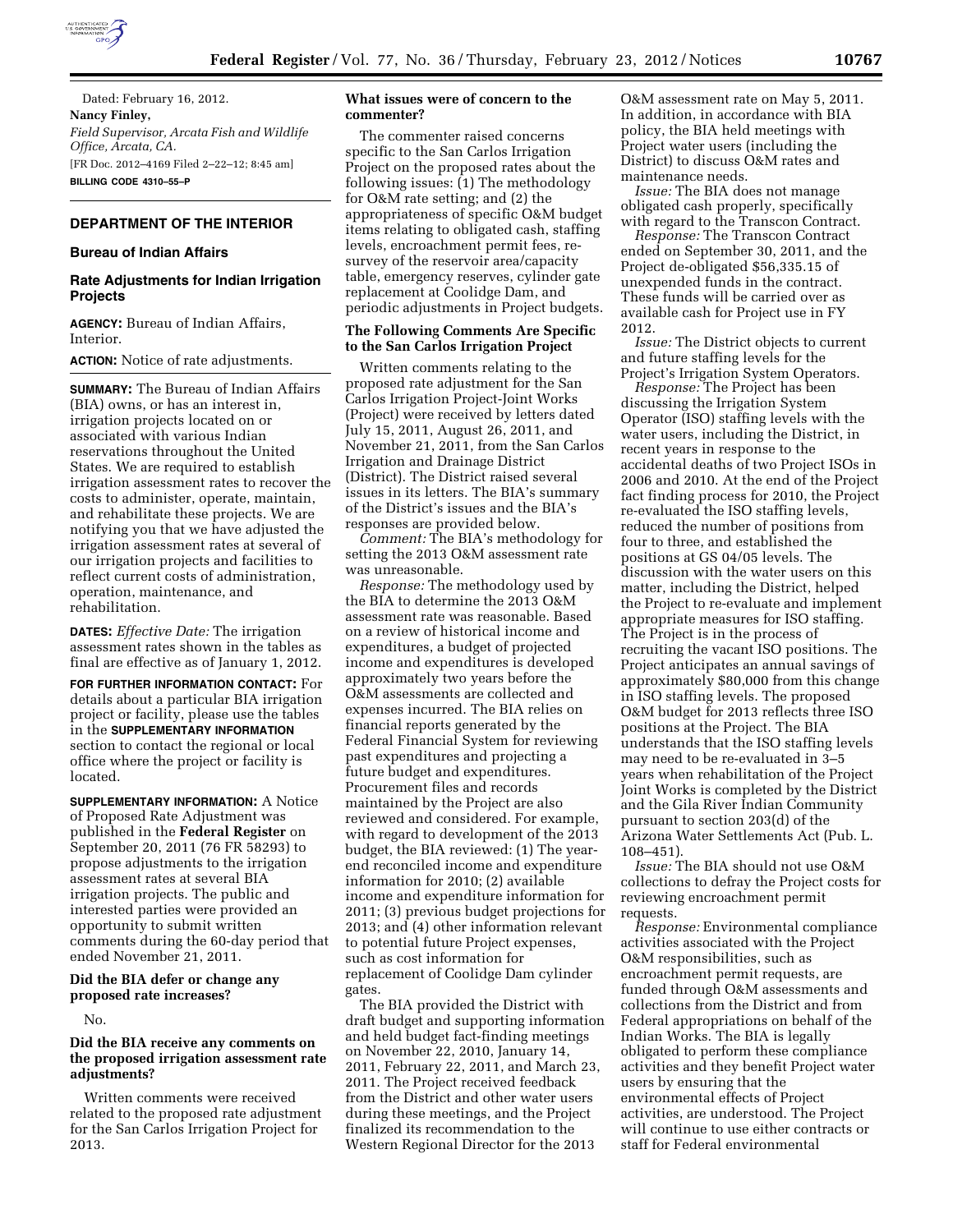compliance duties in furtherance of its O&M activities. The Project recently proposed a fee for encroachment permits and is in the process of finalizing a decision on the proposed fee. The Project notes that, historically, encroachment permits involve lands within the District. At the request of the water users, including the District, the Project is considering permit fees for encroachment permits which would help defray the Project costs for the permits.

*Issue:* The BIA should not use O&M collections to pay for the updated area/ capacity table for San Carlos Reservoir.

*Response:* Coolidge Dam (Dam) and San Carlos Reservoir (Reservoir) are essential features of the Project. The Project's water delivery obligations from the Dam and Reservoir, pursuant to the Gila Decree and the Project's authorizing documents, require an accurate and up-to-date area/capacity table for the Reservoir. Therefore, the Project's use of O&M collections to update the Reservoir's area/capacity table is an appropriate use of O&M collections.

*Issue:* The Project's emergency reserve fund should be reduced.

*Response:* The Project's emergency reserve fund is within the range specified in the Emergency Reserve Fund Determination Guidelines in the August 2008 BIA National Irrigation Handbook. The BIA previously reduced the reserve fund from \$800,000 to \$400,000 following the transfer of certain maintenance responsibilities to the Joint Control Board. The BIA continues to be responsible for maintenance of Project wells and Coolidge Dam. Replacement of a single well is projected to cost between \$250,000 and \$300,000, and well replacement locations are being evaluated now based on technical assessments prepared by the Project and shared with the water users. The contract for well maintenance and

repair services, which was awarded recently for the Project, involves routine annual well maintenance and repair and not well replacement costs. The BIA believes the reserve funds should be maintained as proposed, consistent with the Guidelines.

*Issue:* The amount budgeted for replacement of the Coolidge Dam cylinder gate should be reduced.

*Response:* Replacing the cylinder gates at Coolidge Dam with a single bulkhead gate is not appropriate. Replacing inoperable gates with a bulkhead gate for each tower provides the greatest security to Project water users. Using a single bulkhead gate to close both cylinder gates is inadvisable for several reasons: (1) The bulkhead gate may not fit in both gate towers because the towers likely do not have the same dimensions; (2) a crane capable of lifting the bulkhead gate may not be available locally or within a reasonable timeframe; (3) the single bulkhead gate could close only one conduit at a time; and (4) the road crossing the crest of the dam would need to be closed when the bulkhead gate is removed or installed.

The Project completed a technical review process with the water users, including the District, whereby all available technical and cost information related to the cylinder gates was reviewed and discussed. The Project's next step in the planning process is to update and finalize the detailed technical specifications and a government cost estimate. These documents will be used by the Project for construction solicitation pursuant to the Federal procurement process.

*Issue:* The Project makes material deviations from approved budgets without providing documentation and consultation with the District.

*Response:* The budget shared by the BIA during the Fact Finding process is not binding on the BIA. The BIA must update its O&M budget regularly to

reflect actual expenditures and unplanned contingencies. The initial O&M budget cannot be expected to remain unchanged because it is prepared two years in advance of the fiscal year in which the Project performs the actual O&M work. The BIA provides the District with an update on the Project's budget at nearly every monthly District Board meeting, at regularly scheduled water user meetings, and upon specific request from the District. For the 2012 and 2013 O&M budgets, the BIA used templates proposed by the District to display the budget information.

#### **Does this notice affect me?**

This notice affects you if you own or lease land within the assessable acreage of one of our irrigation projects, or if you have a carriage agreement with one of our irrigation projects.

# **Where can I get information on the regulatory and legal citations in this notice?**

You can contact the appropriate office(s) stated in the tables for the irrigation project that serves you, or you can use the Internet site for the Government Printing Office at *www.gpo.gov.* 

#### **What authorizes you to issue this notice?**

Our authority to issue this notice is vested in the Secretary of the Interior by 5 U.S.C. 301 and the Act of August 14, 1914 (38 Stat. 583; 25 U.S.C. 385). The Secretary has in turn delegated this authority to the Assistant Secretary— Indian Affairs under Part 209, Chapter 8.1A, of the Department of the Interior's Departmental Manual.

# **Whom can I contact for further information?**

The following tables are the regional and project/agency contacts for our irrigation projects and facilities:

| Project name                                                                                                                                                            | Project/Agency contacts                                                                                                            |  |  |  |  |  |
|-------------------------------------------------------------------------------------------------------------------------------------------------------------------------|------------------------------------------------------------------------------------------------------------------------------------|--|--|--|--|--|
| <b>Northwest Region Contacts</b>                                                                                                                                        |                                                                                                                                    |  |  |  |  |  |
| Stanley Speaks, Regional Director, Bureau of Indian Affairs, Northwest Regional Office, 911 N.E. 11th Avenue, Portland, Oregon 97232–4169,<br>Telephone: (503) 231-6702 |                                                                                                                                    |  |  |  |  |  |
|                                                                                                                                                                         | Dean Fox, Superintendent, Fort Hall Agency, P.O. Box 220, Fort Hall, ID 83203-0220, Telephone:<br>$(208)$ 238-2301.                |  |  |  |  |  |
|                                                                                                                                                                         | Edwin Lewis, Project Administrator, Wapato Irrigation Project, P.O. Box 220, Wapato, WA 98951-<br>0220, Telephone: (509) 877-3155. |  |  |  |  |  |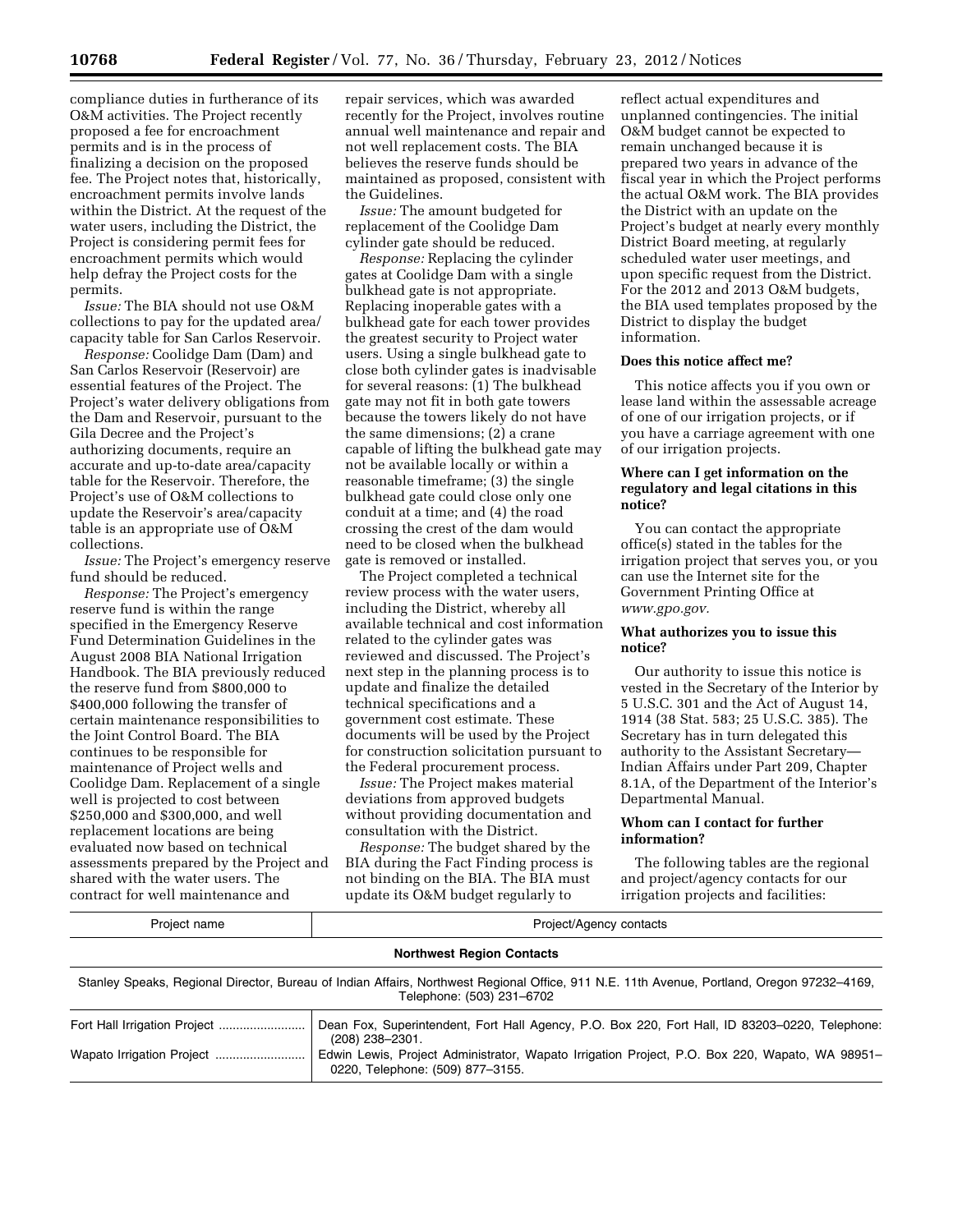| Project name                                   | Project/Agency c6ontacts                                                                                                                                                                                                                                                    |  |  |  |  |  |
|------------------------------------------------|-----------------------------------------------------------------------------------------------------------------------------------------------------------------------------------------------------------------------------------------------------------------------------|--|--|--|--|--|
|                                                | <b>Rocky Mountain Region Contacts</b>                                                                                                                                                                                                                                       |  |  |  |  |  |
|                                                | Ed Parisian, Regional Director, Bureau of Indian Affairs, Rocky Mountain Regional Office, 316 North 26th Street, Billings, Montana 59101,<br>Telephone: (406) 247-7943.                                                                                                     |  |  |  |  |  |
| Blackfeet Irrigation Project                   | Stephen Pollock, Superintendent, Greg Tatsey, Irrigation Project Manager, Box 880, Browning, MT<br>59417, Telephones: (406) 338-7544, Superintendent, (406) 338-7519, Irrigation Project Manager.                                                                           |  |  |  |  |  |
|                                                | Vianna Stewart, Superintendent, Vacant, Irrigation Project Manager, P.O. Box 69, Crow Agency, MT<br>59022, Telephones: (406) 638-2672, Superintendent, (406) 638-2863, Irrigation Project Manager.                                                                          |  |  |  |  |  |
| Fort Belknap Irrigation Project                | Cliff Hall, Superintendent, Vacant, Irrigation Project Manager, (Project operations and management<br>contracted to Tribes), R.R.1, Box 980, Harlem, MT 59526, Telephones: (406) 353-2901, Super-<br>intendent, (406) 353-8454, Irrigation Project Manager (Tribal Office). |  |  |  |  |  |
| Fort Peck Irrigation Project                   | Rhonda Knudsen, Superintendent, P.O. Box 637, Poplar, MT 59255, Huber Wright, Acting Irrigation<br>Project Manager, 602 6th Avenue North, Wolf Point, MT 59201, Telephones: (406) 768-5312, Su-<br>perintendent, (406) 653-1752, Irrigation Project Manager.                |  |  |  |  |  |
| Wind River Irrigation Project                  | Ed Lone Fight, Superintendent, Vacant, Irrigation Project Manager, P.O. Box 158, Fort Washakie,<br>WY 82514, Telephones: (307) 332-7810, Superintendent, (307) 332-2596, Irrigation Project Man-<br>ager.                                                                   |  |  |  |  |  |
|                                                | <b>Southwest Region Contacts</b>                                                                                                                                                                                                                                            |  |  |  |  |  |
|                                                | William T. Walker, Regional Director, Bureau of Indian Affairs, Southwest Regional Office, 1001 Indian School Road, Albuquerque, New Mexico<br>87104, Telephone: (505) 563-3100.                                                                                            |  |  |  |  |  |
| Pine River Irrigation Project                  | John Waconda, Superintendent, Reginald Howe, Irrigation Systems Operator, Irrigation Engineer,<br>P.O. Box 315, Ignacio, CO 81137-0315, Telephones: (970) 563-4511, Superintendent, (970)<br>563-9484, Irrigation Engineer.                                                 |  |  |  |  |  |
|                                                | <b>Western Region Contacts</b>                                                                                                                                                                                                                                              |  |  |  |  |  |
|                                                | Bryan Bowker, Regional Director, Bureau of Indian Affairs, Western Regional Office, 2600 N. Central Ave., 4th Floor Mailroom, Phoenix, Arizona<br>85004, Telephone: (602) 379-6600.                                                                                         |  |  |  |  |  |
| Colorado River Irrigation Project              | Janice Staudte, Superintendent, Gary Colvin, Acting Irrigation Project Manager, 12124 1st Avenue,<br>Parker, AZ 85344, Telephone: (928) 669-7111.                                                                                                                           |  |  |  |  |  |
| Duck Valley Irrigation Project                 | Joseph McDade, Superintendent, 1555 Shoshone Circle, Elko, NV 89801, Telephone: (775) 738-<br>0569.                                                                                                                                                                         |  |  |  |  |  |
| Fort Yuma Irrigation Project                   | Irene Herder, Superintendent, 256 South Second Avenue, Suite D, Yuma, AZ 85364, Telephone:<br>(928) 782-1202.                                                                                                                                                               |  |  |  |  |  |
| San Carlos Irrigation Project Joint Works      | Ferris Begay, Acting Project Manager, Clarence Begay, Irrigation Manager, P.O. Box 250, Coolidge,<br>AZ 85228, Telephone: (520) 723-6203.                                                                                                                                   |  |  |  |  |  |
| San Carlos Irrigation Project Indian<br>Works. | Cecilia Martinez, Superintendent, Joe Revak, Supervisory General Engineer, Pima Agency, Land<br>Operations, P.O. Box 8, Sacaton, AZ 85247, Telephone: (520) 562-3326, Telephone: (520) 562-<br>3372.                                                                        |  |  |  |  |  |
|                                                | Dinah Peltier, Acting Superintendent, Dale Thomas, Irrigation Manager, P.O. Box 130, Fort<br>Duchesne, UT 84026, Telephone: (435) 722-4300, Telephone: (435) 722-4341.                                                                                                      |  |  |  |  |  |
| Walker River Irrigation Project                | Athena Brown, Superintendent, 311 E. Washington Street, Carson City, NV 89701, Telephone: (775)<br>887-3500.                                                                                                                                                                |  |  |  |  |  |

# **What irrigation assessments or charges are adjusted by this notice?**

The rate table below contains the current rates for all irrigation projects where we recover costs of administering, operating, maintaining, and rehabilitating them. The table also contains the final rates for the 2012 season and subsequent years where

applicable. An asterisk immediately following the name of the project notes where the 2012 rates are different from the 2011 rates.

| Project name                                      | Rate category               | <b>Final 2011</b><br>rate | <b>Final 2012</b><br>rate |  |
|---------------------------------------------------|-----------------------------|---------------------------|---------------------------|--|
|                                                   |                             | \$42.00                   | \$45.50                   |  |
|                                                   | Minimum Charge per tract    | 31.50                     | 32.50                     |  |
|                                                   |                             | 22.50                     | 23.50                     |  |
|                                                   | Minimum Charge per tract    | 31.50                     | 32.50                     |  |
|                                                   |                             | 43.00                     | 45.00                     |  |
|                                                   |                             | 59.50                     | 62.00                     |  |
|                                                   | Minimum Charge per tract    | 31.50                     | 32.50                     |  |
| Wapato Irrigation Project—Toppenish/Simcoe Units* | Minimum Charge for per bill | 17.00                     | 20.00                     |  |
|                                                   |                             | 17.00                     | 20.00                     |  |
|                                                   | Minimum Charge per bill     | 17.00                     | 20.00                     |  |
|                                                   |                             | 17.00                     | 20.00                     |  |
|                                                   | Minimum Charge for per bill | 63.00                     | 65.00                     |  |
|                                                   |                             | 63.00                     | 65.00                     |  |
|                                                   |                             | 70.00                     | 70.00                     |  |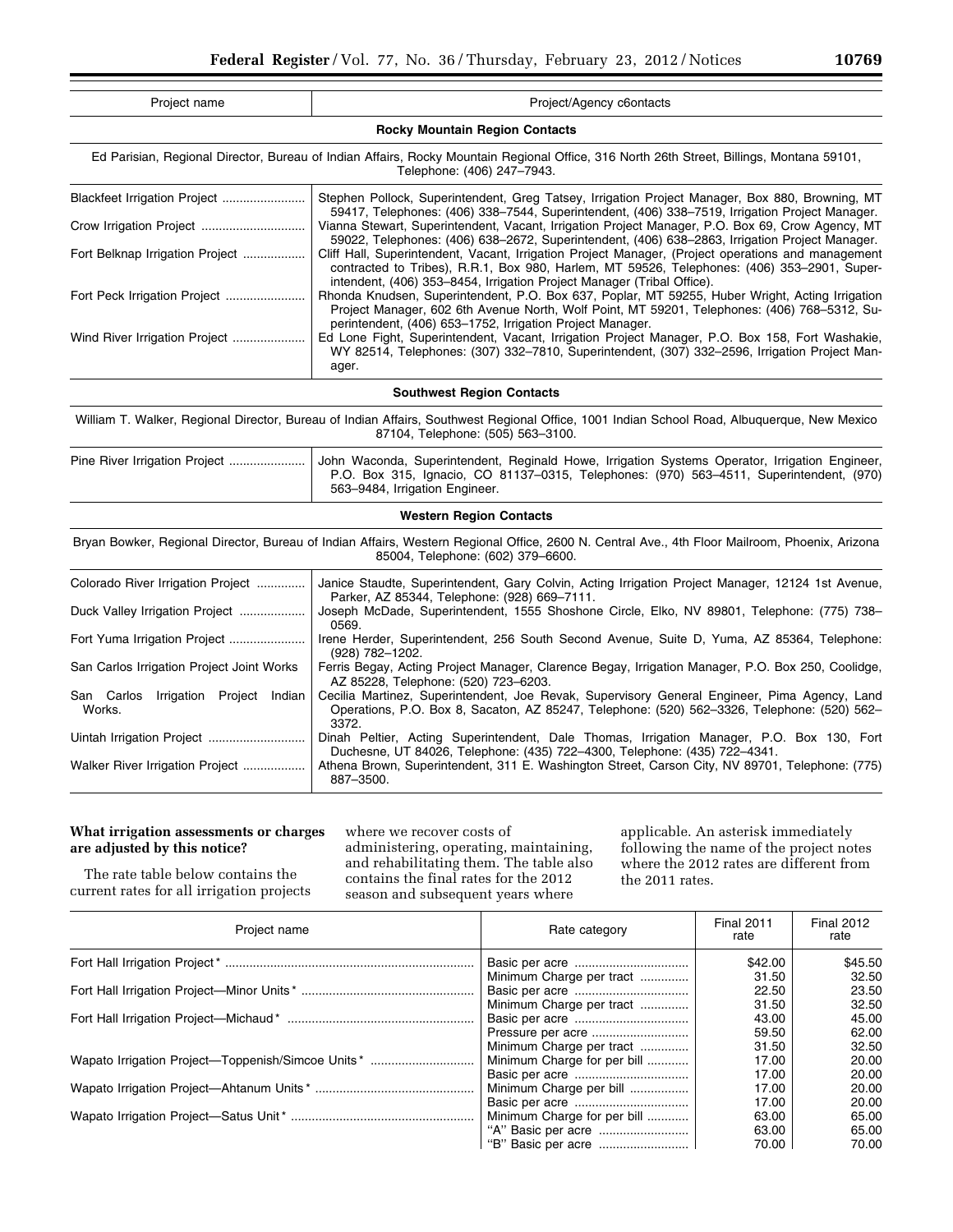| Project name                                                       |                                                                                                                                       |                                        |                         | Rate category                                                                                   | <b>Final 2011</b> | <b>Final 2012</b>                      |  |
|--------------------------------------------------------------------|---------------------------------------------------------------------------------------------------------------------------------------|----------------------------------------|-------------------------|-------------------------------------------------------------------------------------------------|-------------------|----------------------------------------|--|
|                                                                    |                                                                                                                                       |                                        |                         |                                                                                                 | rate              | rate                                   |  |
|                                                                    |                                                                                                                                       |                                        | Minimum Charge per bill |                                                                                                 | 67.00             | 67.00                                  |  |
|                                                                    |                                                                                                                                       |                                        |                         | Minimum Charge                                                                                  | 67.00<br>72.00    | 67.00<br>72.00                         |  |
|                                                                    |                                                                                                                                       |                                        |                         |                                                                                                 | 72.00             | 72.00                                  |  |
|                                                                    |                                                                                                                                       | Rocky Mountain Region Rate Table       |                         |                                                                                                 |                   |                                        |  |
|                                                                    |                                                                                                                                       |                                        |                         |                                                                                                 | 19.00             | 19.00                                  |  |
| Units) *.                                                          | Crow Irrigation Project-Willow Creek O&M (includes Agency, Lodge<br>Grass #1, Lodge Grass #2, Reno, Upper Little Horn, and Forty Mile |                                        |                         |                                                                                                 | 22.80             | 23.30                                  |  |
| Pryor Units) *.                                                    | Crow Irrigation Project-All Others (includes Bighorn, Soap Creek, and                                                                 |                                        |                         |                                                                                                 | 22.50             | 23.00                                  |  |
|                                                                    |                                                                                                                                       |                                        |                         |                                                                                                 | 2.00              | 2.00                                   |  |
|                                                                    |                                                                                                                                       |                                        |                         |                                                                                                 | 14.75<br>24.70    | 14.75<br>24.70                         |  |
|                                                                    |                                                                                                                                       |                                        |                         |                                                                                                 | 20.00             | 20.00                                  |  |
|                                                                    | Wind River Irrigation Project-LeClair District* (see Note #1)                                                                         |                                        |                         |                                                                                                 | 21.00             | 20.00                                  |  |
|                                                                    |                                                                                                                                       |                                        |                         |                                                                                                 | 14.00             | 14.00                                  |  |
|                                                                    | Wind River Irrigation Project-Riverton Valley Irrigation District                                                                     |                                        |                         |                                                                                                 | 16.00             | 16.00                                  |  |
|                                                                    |                                                                                                                                       | <b>Southwest Region Rate Table</b>     |                         |                                                                                                 |                   |                                        |  |
|                                                                    |                                                                                                                                       |                                        |                         | Minimum Charge per tract                                                                        | 50.00<br>15.00    | 50.00<br>15.00                         |  |
| Project name                                                       | Rate category                                                                                                                         | Final 2011 rate                        |                         | Final 2012 rate                                                                                 |                   | Final 2013 rate                        |  |
|                                                                    |                                                                                                                                       | <b>Western Region Rate Table</b>       |                         |                                                                                                 |                   |                                        |  |
| Colorado River Irrigation                                          | Basic per acre up to 5.75<br>acre-feet.                                                                                               |                                        |                         |                                                                                                 | To be determined. |                                        |  |
| Project.                                                           | Excess Water per acre-<br>foot over 5.75 acre-feet.                                                                                   |                                        |                         | \$17.00.                                                                                        |                   |                                        |  |
| Duck Valley Irrigation<br>Project.                                 | Basic per acre                                                                                                                        |                                        |                         | \$5.30.                                                                                         |                   |                                        |  |
| Fort Yuma Irrigation<br>Project (See Note #2).                     | Basic per acre up to 5.0<br>acre-feet.                                                                                                |                                        |                         | \$86.00-BIA rate is final,<br>Reclamation rate to be                                            |                   |                                        |  |
|                                                                    | Excess Water per acre-<br>foot over 5.0 acre-feet.                                                                                    |                                        |                         | determined, see Note #2.<br>\$14.00-BIA rate is final,<br>Reclamation rate to be                |                   |                                        |  |
|                                                                    | Basic per acre up to 5.0<br>acre-feet (Ranch 5).                                                                                      |                                        |                         | determined, see Note #2.<br>\$86.00-BIA rate is final,<br>Reclamation rate to be                |                   |                                        |  |
| San Carlos Irrigation<br>Project (Joint Works)*<br>(See Note #3).  | Basic per acre                                                                                                                        |                                        |                         | determined, see Note #2.                                                                        | \$30.00.          |                                        |  |
|                                                                    |                                                                                                                                       |                                        |                         | Proposed 2012-2013 Construction Water Rate Schedule:                                            |                   |                                        |  |
|                                                                    |                                                                                                                                       | Off Project Construction               |                         | On Project Construction-<br>Gravity Water.                                                      |                   | On Project Construction-<br>Pump Water |  |
|                                                                    | Administrative Fee<br>Usage Fee<br>Excess Water Rate                                                                                  | \$250.00 per month<br>\$5 per 1000 gal |                         | No Fee<br>No charge                                                                             | \$300.00          | \$100.00 per acre-foot.<br>No charge.  |  |
|                                                                    |                                                                                                                                       |                                        |                         | † The excess water rate applies to all water used in excess of 50,000 gallons in any one month. |                   |                                        |  |
| San Carlos Irrigation<br>Project (Indian Works)*<br>(See Note #4). | Basic per acre                                                                                                                        |                                        |                         | $$73.00$                                                                                        | To be determined. |                                        |  |
| Uintah Irrigation Project*                                         | Basic per acre                                                                                                                        |                                        |                         | \$16.00.                                                                                        |                   |                                        |  |
|                                                                    | Minimum Bill                                                                                                                          |                                        |                         | \$25.00.                                                                                        |                   |                                        |  |
| Walker River Irrigation<br>Project*.                               | Indian per acre                                                                                                                       |                                        |                         | \$25.00.                                                                                        |                   |                                        |  |
|                                                                    | non-Indian per acre                                                                                                                   |                                        |                         | \$25.00.                                                                                        |                   |                                        |  |

\* Notes irrigation projects where rates are proposed for adjustment.<br>**Note #1**—The O&M rate varies yearly based upon the budget submitted by the LeClair District.<br>**Note #2**—The O&M rate for the Fort Yuma Irrigation Project reau of Reclamation (BOR), the owner and operator of the Project. The BOR rate for 2012 is yet to be determined. The second component is for the O&M rate established by BIA to cover administrative costs including billing and collections for the Project. The 2012 BIA rate has been reduced to \$1.50/acre. The rates shown include the 2011 Reclamation rate and the 2012 BIA rate.